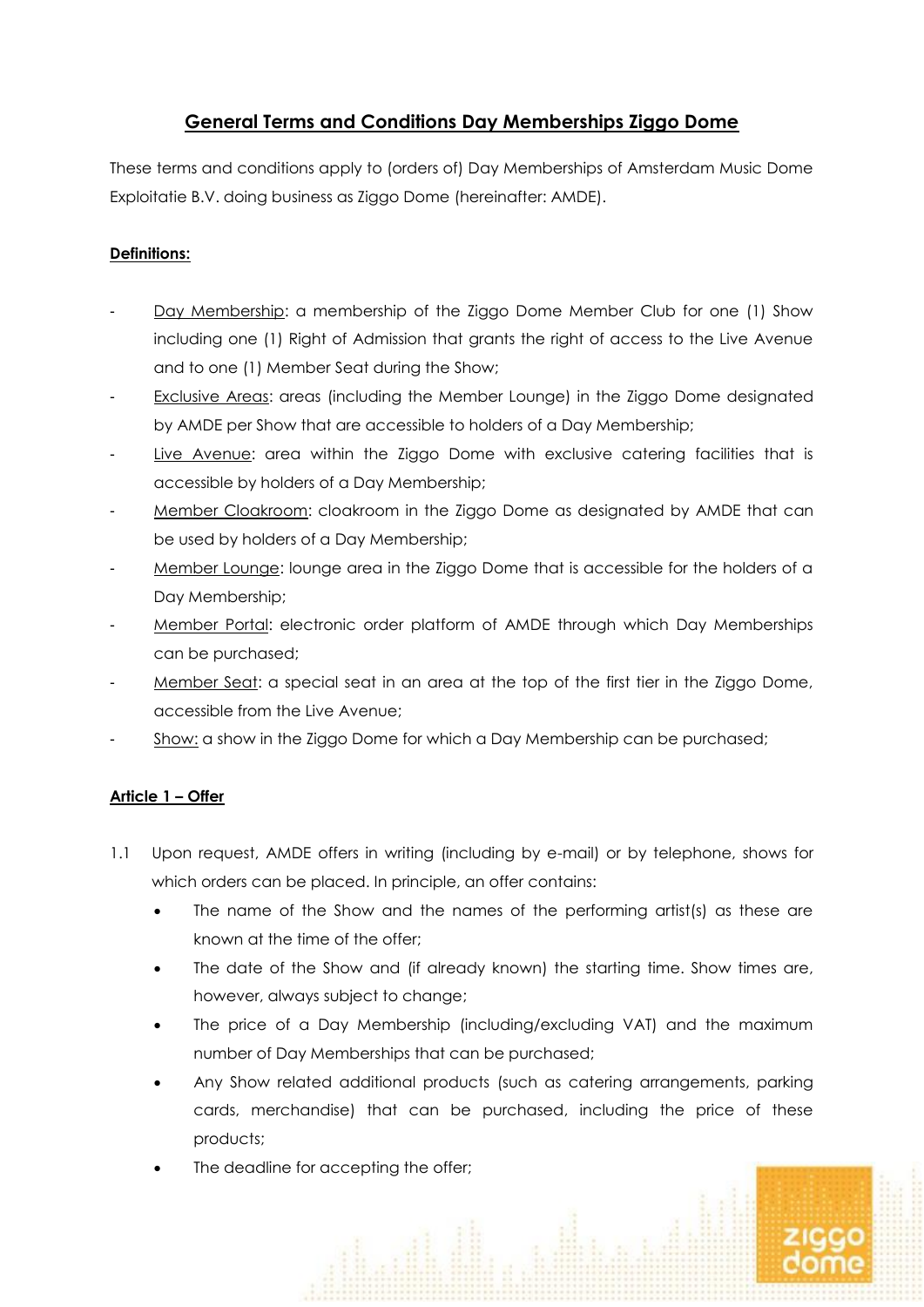- The method for payment and delivery.
- 1.2 If an offer is valid for a limited time or is subject to certain conditions (e.g. availability), this will then be expressly stated in the offer.
- 1.3 Obvious mistakes or errors do not bind AMDE.

#### **Article 2 – Ordering process**

- 2.1 AMDE will determine the ordering method and related process and payment method per Show. AMDE reserves the right to set a maximum to the number of Day Memberships that can be ordered.
- 2.2 Day Memberships can, in principle, be ordered by e-mail or telephone, based on the offer made by AMDE.
	- Orders by e-mail

An order made by e-mail is only effected at the moment the order has been confirmed by AMDE (electronically), which finalizes the order. The customer subsequently receives either an invoice from AMDE, which is payable immediately, or a temporary login code for the Member Portal to confirm and pay the order directly through the Member Portal.

• Orders by telephone

The following process applies to orders placed by telephone:

- a. The customer informs AMDE of its order by telephone;
- b. AMDE sends the customer a quotation based on the order placed in sub a.;
- c. If the customer agrees, he will confirm his order through AMDE electronically. This will finalize the order. The customer then receives an invoice from AMDE, which is payable immediately, or a temporary login code for the Member Portal to confirm and pay the order directly through the Member Portal.
- 2.3 AMDE can make use of the services of third parties (including but not limited to payment services providers) for the payment process relating to orders.

The customer agrees to any additional conditions from third parties that may apply to this process. AMDE accepts no responsibility for the correct execution of the payments by third parties.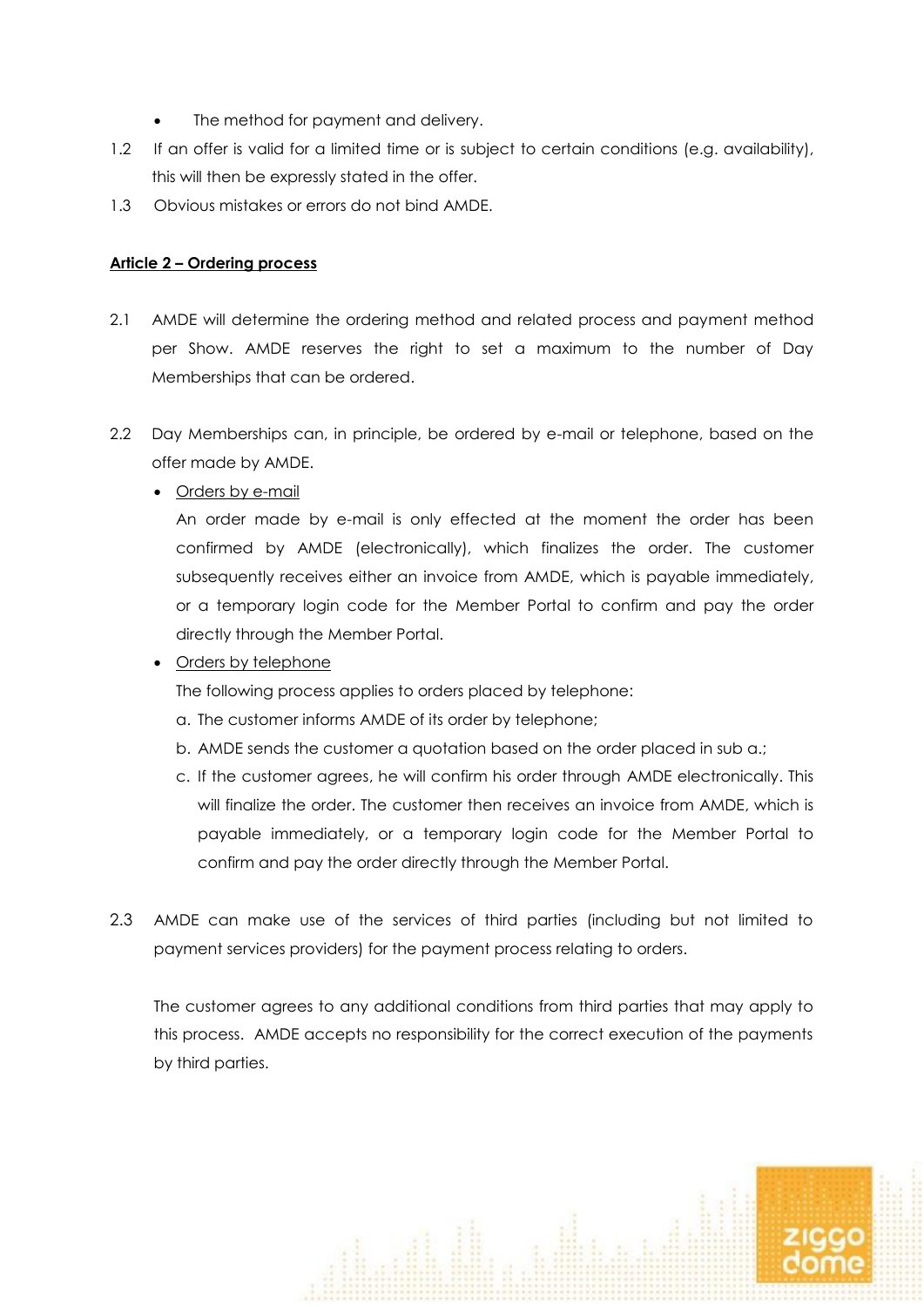## **Article 3 – Validity, withdrawal, and cancellation**

- 3.1 The Day Memberships ordered by the customer are valid as soon as the payment has been irrevocably credited to the account of AMDE.
- 3.2 Orders placed in accordance with the procedures as described in article 2 or any other procedures to be indicated by AMDE are binding to the customer. The customer does not have the right of withdrawal. In so far as the customer is a natural person, he/she declares to be aware that the purchase and sale of Day Memberships falls under the arrangements of Book 6, Section 230(p) sub e of the Civil Code pertaining to (time related) leisure products. Such products cannot, due to their nature, be returned.
- 3.3 If AMDE doubts the correctness or validity of the order data entered by the customer, or the means of payment used by the customer, then AMDE will have the right to cancel the customer's order, even if the order has already been confirmed, and to sell the Day Memberships to another customer. AMDE will ensure to inform the customer if such an occasion occurs.

## **Article 4 – Content Day Membership**

- 4.1 Prior to, during and after the Show, the Day Membership gives the holder the right to:
	- Admission to the Ziggo Dome via the designated entrance(s);
	- Admission to the Live Avenue;
	- Admission to the Exclusive Areas as designated per Show;
	- Admission to a Member Seat;
	- Use of the Member Cloakroom; and
	- Any additionally purchased products relating to the Show.
- 4.2 AMDE will announce per Show the start and end times for using the Day Membership.
- 4.3 Allocation of Member Seats takes place on best available basis and based on the date and time of applying for the Day Membership.

## **Article 5 – Admission Ticket**

- 5.1 As proof of the Day Membership, the customer will receive an admission ticket. An admission ticket can consist of a document issued by or on behalf of AMDE or a barcode issued by or on behalf of AMDE. The barcode is a unique code.
- 5.2 The admission ticket is only issued once and grants admission to one (1) person.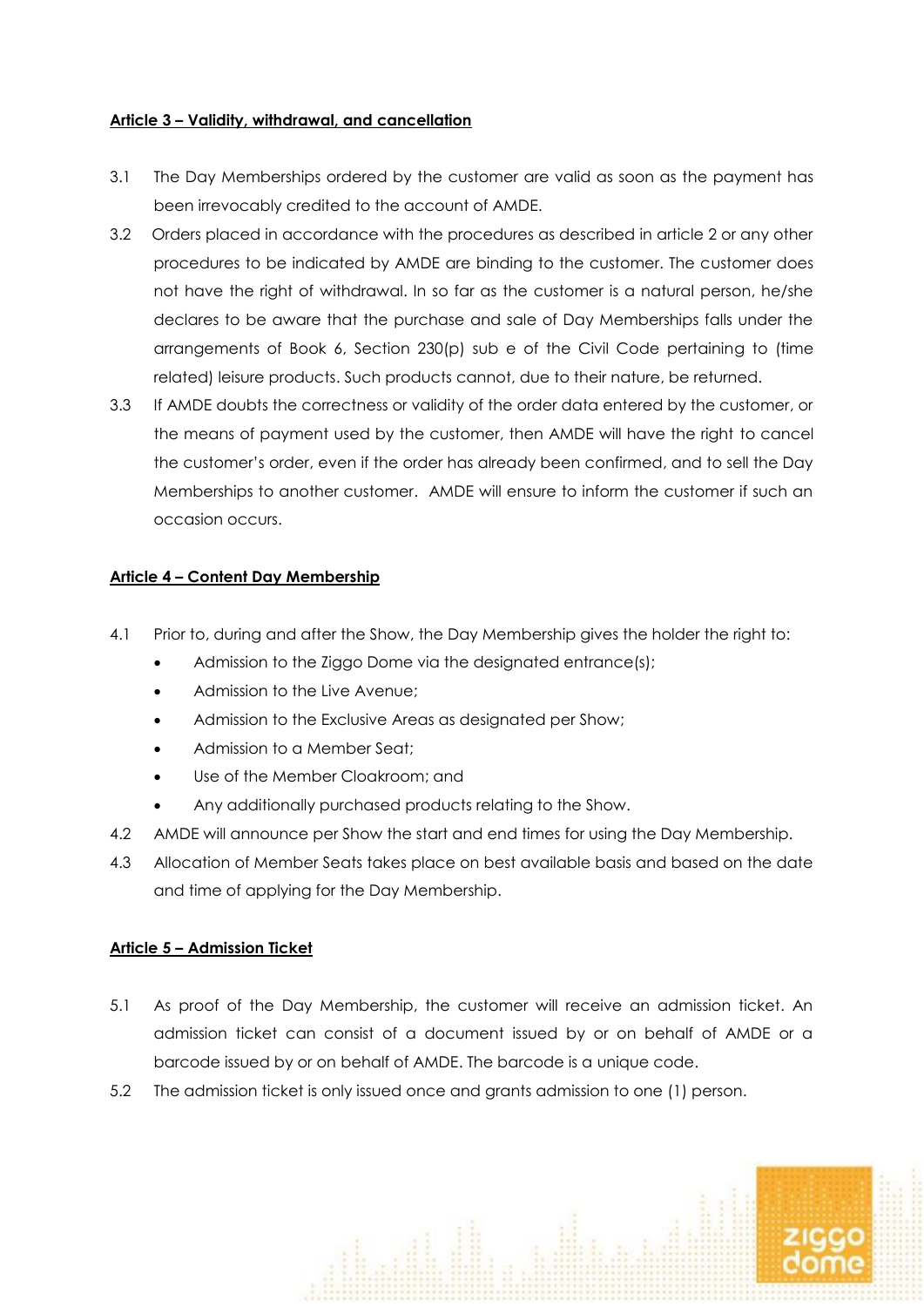- 5.3 Admission tickets are and remain the property of AMDE or the organizer. The admission ticket grants the holder the right to attend the Show. Only the holder of the admission ticket that shows the ticket first upon commencement of the Show is granted admission. AMDE may assume that the holder of this admission ticket is the rightful holder. AMDE is not obliged to perform any further inspection with regard to valid admission tickets.
- 5.4 The customer must ensure that he (or his guest) becomes and remains the holder of the admission ticket issued by AMDE. From the moment the admission ticket has been made available to the customer, the risk of loss, theft, damage or abuse of the admission ticket lies with the customer.
- 5.5 The customer must ensure that the admission ticket can be issued via electronic communication and in a secure manner. AMDE cannot guarantee the confidentiality of the issued admission ticket nor the receipt thereof.

## **Article 6 – Prohibition resale and commercial use**

- 6.1 The holder of a Day Membership must keep the admission ticket for a Show for himself (or his guest) and is therefore not allowed to resell it to third parties in any way, offer it for sale or offer or issue it within the context of commercial purposes.
- 6.2 The customer and/or holder of a Day Membership undertakes towards AMDE to refrain in any manner from advertising or creating any (other) form of publicity in connection with the Show or any part thereof.
- 6.3 The holder of a Day Membership who makes his admission ticket available to any third party at no charge and not within the context of any commercial purposes is obliged to also impose the obligations imposed on him as holder of a Day Membership and as worded in the previous paragraphs of this article, to the person to whom he makes the admission ticket available and guarantees AMDE that this/these person(s) will meet these obligations.
- 6.4 If the holder of a Day Membership fails to meet and/or guarantee his obligations as worded in the previous paragraphs of this article:
	- AMDE will have the right to invalidate the admission ticket or refuse the holder of a Day Membership or his guest (further) admission to the event, without the holder of a Day Membership having the right to claim refund of the amount paid for the admission ticket. Holders of invalidated admission tickets do not have the right of refund or compensation; and
	- the holder of a Day Membership will owe AMDE an immediately payable fine of € 10.000,- per admission ticket, without prejudice to the right of AMDE to claim additional performance and/or compensation from the holder of a Day Membership for any damage suffered or still to be suffered.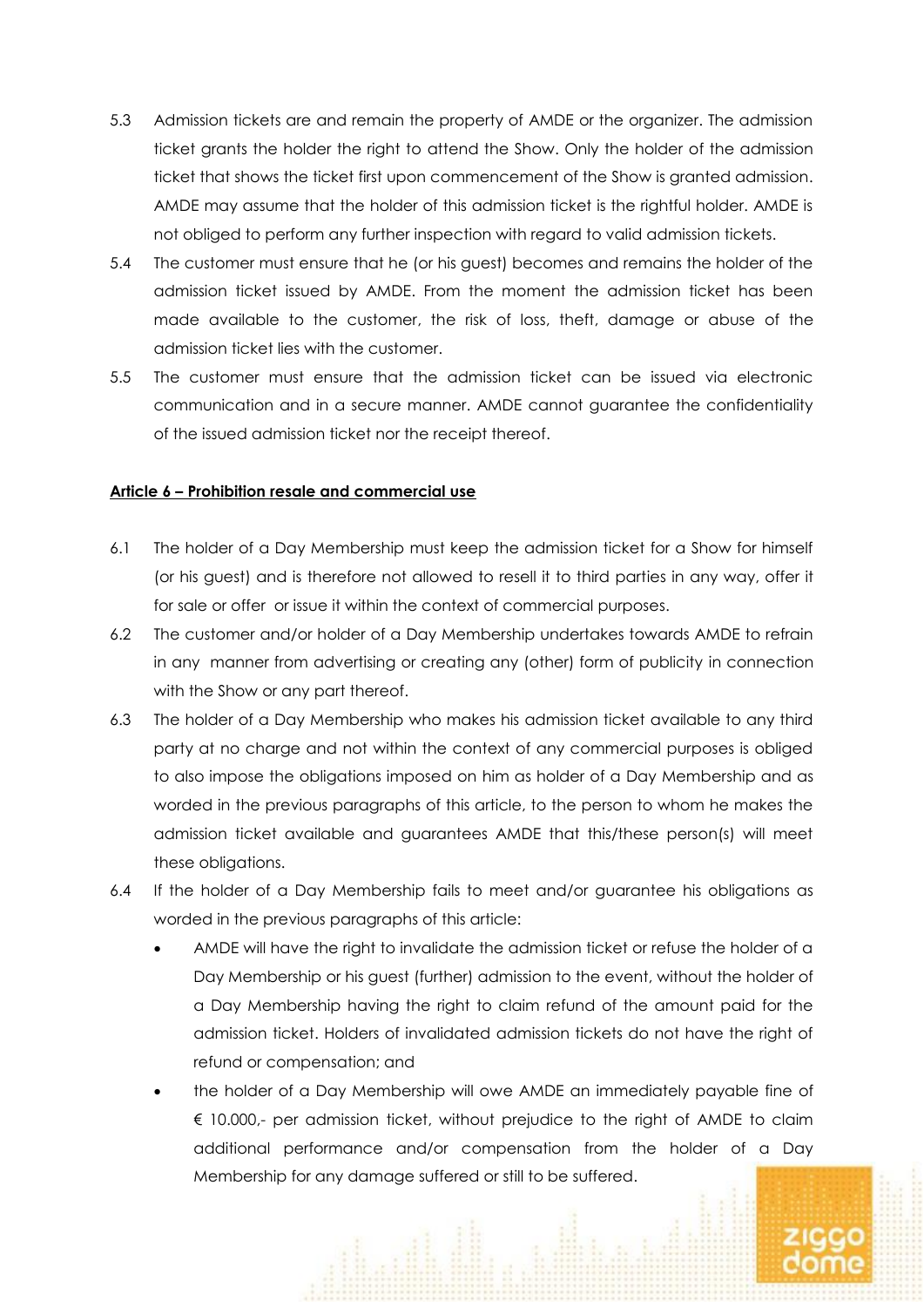#### **Article 7 – General Terms and Conditions and Company Rules**

- 7.1 The General Terms and Conditions of the organizer of the Show apply to the admission to the Show. The details of the organizer can be found on the Ziggo Dome website. The General Terms and Conditions can be found on the website of the organizer in question and will also be sent on demand to the customer or any other holder of a Day Membership. The holder of a Day Membership hereby declares he is aware of and agrees with these conditions. In those cases where the General Terms and Conditions of the organizer deviate from these conditions, the Ziggo Dome conditions will prevail.
- 7.2 During their visit to the Ziggo Dome, holders of a Day Membership are bound by the current company rules. Violation of the company rules may lead to the denial of access to or removal from the Ziggo Dome.

## **Article 8 – Cancellation Show**

- 8.1 In the event of force majeure in the broadest sense of the word, including in this connection illness and/or cancellation of the artist(s), strikes, fire, bad weather etc, a Show can be postponed to a later date or be cancelled.
- 8.2 If the Show is cancelled as a result of or in connection with force majeure, AMDE will exclusively refund the compensation that may have been paid already by the customer to AMDE for the Day Membership.
- 8.3 If the Show is postponed to a new date as the result of or in connection with force majeure, the Day Membership remains valid for the new date. Should the customer not be able or willing to purchase the Day Membership on the new date, of which AMDE must be informed in writing within five (5) working days after AMDE has announced the new date, the customer will have the right to terminate the agreement. In that case, AMDE will only refund the customer the compensation that the customer has already paid to AMDE for the Day Membership.
- 8.4 Subject to the obligation included in the previous paragraphs, AMDE is not bound to pay any damages or compensation and will be fully discharged in the matter.

## **Article 9 – Personal data**

9.1 The processing of any personal data of the customer and any persons registered by the customer is done in accordance with the Data Protection Impact Assessment. This DPIA can be found on [www.ziggodome.nl](http://www.ziggodome.nl/) under "Privacy Policy".